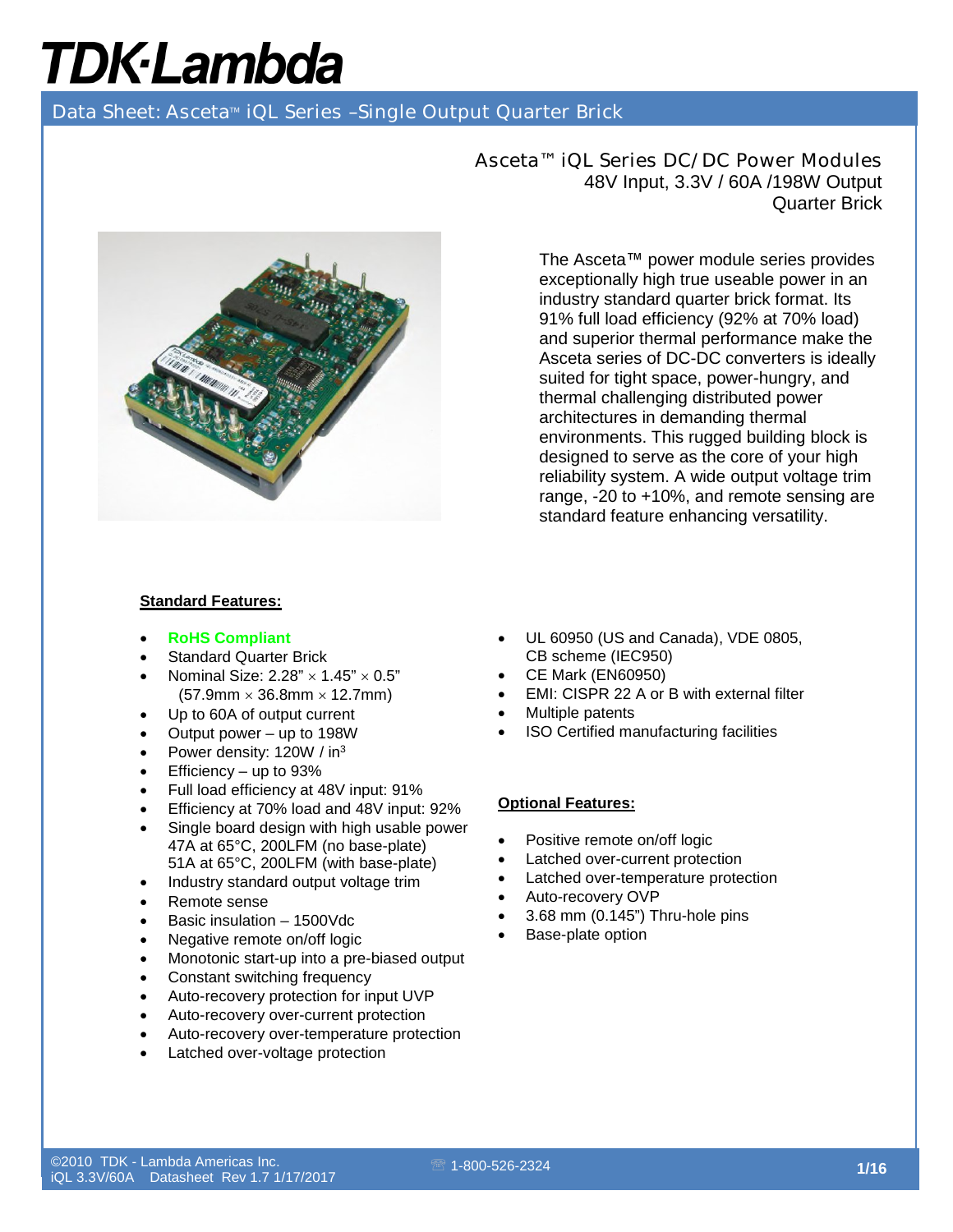Data Sheet: Asceta<sup>™</sup> iQL Series -Single Output Quarter Brick

This page intentionally left blank.

### **TDK - Lambda Americas Inc.**

401 Mile of Cars Way, Suite 325 National City, California 91950

Phone 1-800-526-2324 www.us.tdk-lambda.com/lp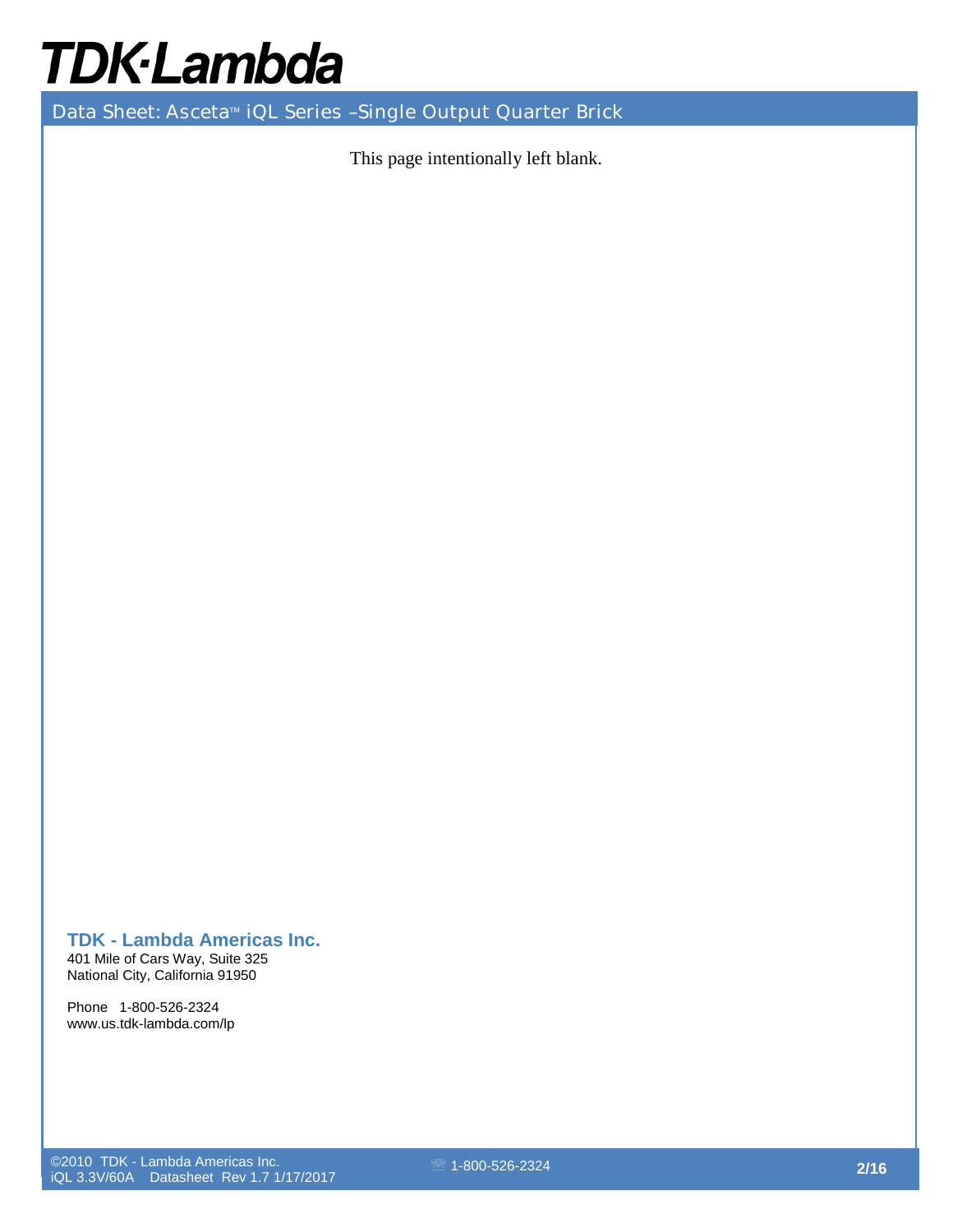Data Sheet: Asceta<sup>™</sup> iQL Series -Single Output Quarter Brick

### **Mechanical Specification:**

Dimensions are in mm [in]. Unless otherwise specified tolerances are:  $x.x \pm 0.5$  [0.02], x.xx and x.xxx  $\pm$  0.25 [0.010].



Recommened hole pattern (top view)

### **Pin Assignment:**

| <b>PIN</b> | <b>FUNCTION</b> | <b>PIN</b>               | <b>FUNCTION</b> |
|------------|-----------------|--------------------------|-----------------|
|            | $Vin(+)$        | 4                        | $Vo(-)$         |
| 2          | On/Off          | 5                        | Sense(-)        |
| 3          | $Vin(-)$        | 6                        | Trim            |
|            |                 | $\overline{\phantom{a}}$ | $Sense(+)$      |
|            |                 | 8                        | $Vol(+)$        |

Pin base material is copper with gold plating. The maximum module weight with base plate is 70g (55g open-frame).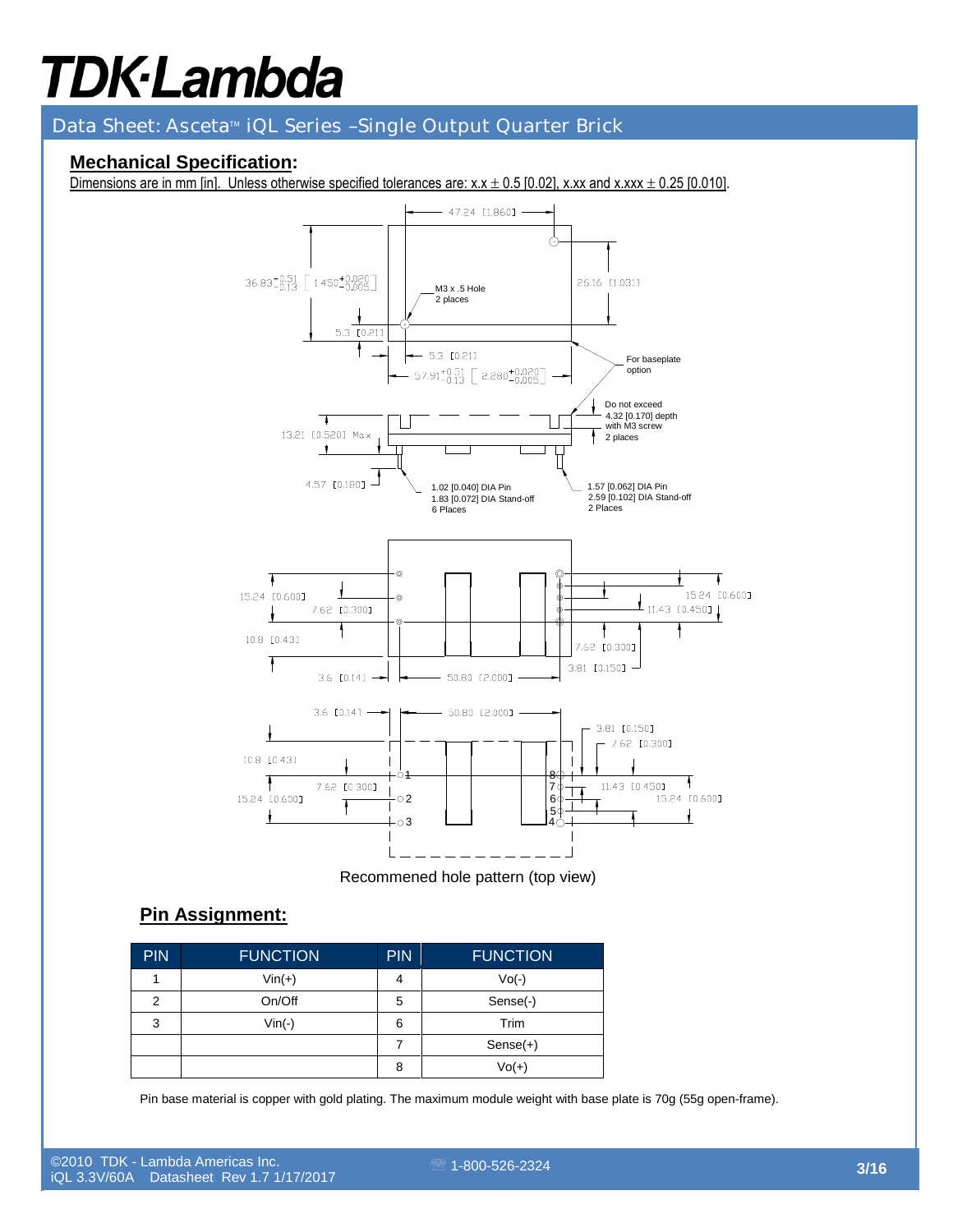### Data Sheet: Asceta<sup>™</sup> iQL Series -Single Output Quarter Brick

### **Absolute Maximum Ratings:**

Stress in excess of Absolute Maximum Ratings may cause permanent damage to the device.

| <b>Characteristic</b>                                          | <b>Min</b> | <b>Max</b> | <b>Unit</b>         | <b>Notes &amp; Conditions</b> |                                                                                                                                                                                                                                      |
|----------------------------------------------------------------|------------|------------|---------------------|-------------------------------|--------------------------------------------------------------------------------------------------------------------------------------------------------------------------------------------------------------------------------------|
| Continuous Input Voltage                                       | $-0.5$     | 80         | Vdc                 |                               |                                                                                                                                                                                                                                      |
| <b>Transient Input Voltage</b>                                 | ---        | 100        | Vdc                 | 100mS max.                    |                                                                                                                                                                                                                                      |
| <b>Isolation Voltage</b>                                       |            |            |                     |                               |                                                                                                                                                                                                                                      |
| Input to Output<br>Input to Base-plate<br>Output to Base-plate |            | ---        | 1500<br>1500<br>500 | Vdc<br>Vdc<br>Vdc             | <b>Basic Insulation</b><br><b>Basic Insulation</b><br>Operation Insulation                                                                                                                                                           |
| Storage Temperature                                            |            | $-55$      | 125                 | °С                            |                                                                                                                                                                                                                                      |
| Operating Temperature Range (Tc)                               |            | $-40$      | 115                 | $^{\circ}$ C                  | Measured at the location specified in the thermal<br>measurement figure. Maximum temperature varies<br>with model number, output current, and module<br>orientation - see curve in thermal performance<br>section of the data sheet. |
|                                                                |            |            |                     |                               |                                                                                                                                                                                                                                      |

### **Input Characteristics:**

Unless otherwise specified, specifications apply over all Rated Input Voltage, Resistive Load, and Temperature conditions.

| <b>Characteristic</b>                                   | <b>Min</b> | <b>Typ</b> | <b>Max</b>     | <b>Unit</b> | <b>Notes &amp; Conditions</b> |                                                                         |
|---------------------------------------------------------|------------|------------|----------------|-------------|-------------------------------|-------------------------------------------------------------------------|
| Operating Input Voltage                                 |            | 36         | 48             | 75          | Vdc                           |                                                                         |
| Maximum Input Current                                   | 60A        | ---        | 6              | 7           | A                             | $V$ in = 0 to Vin, max, $I_0$ = $I_0$ , max, $V_0 = V_0$ , nom          |
|                                                         |            |            |                |             |                               |                                                                         |
| Turn-on Voltage                                         |            | ---        | 34.2           | $- - -$     | Vdc                           |                                                                         |
| Turn-off Voltage                                        |            | ---        | 32.4           |             | Vdc                           |                                                                         |
| <b>Hysteresis</b>                                       | ---        | 1.8        |                | Vdc         |                               |                                                                         |
| Startup Delay Time from application of input<br>voltage |            | ---        | 18             |             | mS                            | $Vo = 0$ to 0.1*Vo, nom; on/off = on,<br>lo=lo,max, Tc=25°C             |
| Startup Delay Time from on/off                          |            |            | $\overline{2}$ |             | mS                            | $Vo = 0$ to 0.1*Vo, nom; $ Vin = Vi$ , nom,<br>lo=lo,max,Tc=25°C        |
| Output Voltage Rise Time                                |            | ---        | 24             | $- - -$     | mS                            | lo=lo,max,Tc=25°C, Vo=0.1 to 0.9*Vo,nom                                 |
| Inrush Transient                                        |            | ---        | ---            | 0.1         | $A^2s$                        | Exclude external input capacitors                                       |
| Input Reflected Ripple                                  |            | ---        | 20             | ---         | mApp                          | See input/output ripple and noise<br>measurements figure; $BW = 20 MHz$ |
| Input Ripple Rejection                                  |            | ---        | 58             | ---         | dB                            | @120Hz                                                                  |

\* Engineering Estimate

**Caution**: The power modules are not internally fused. An external input line normal blow fuse with a maximum value of 15A is required; see the Safety Considerations section of the data sheet.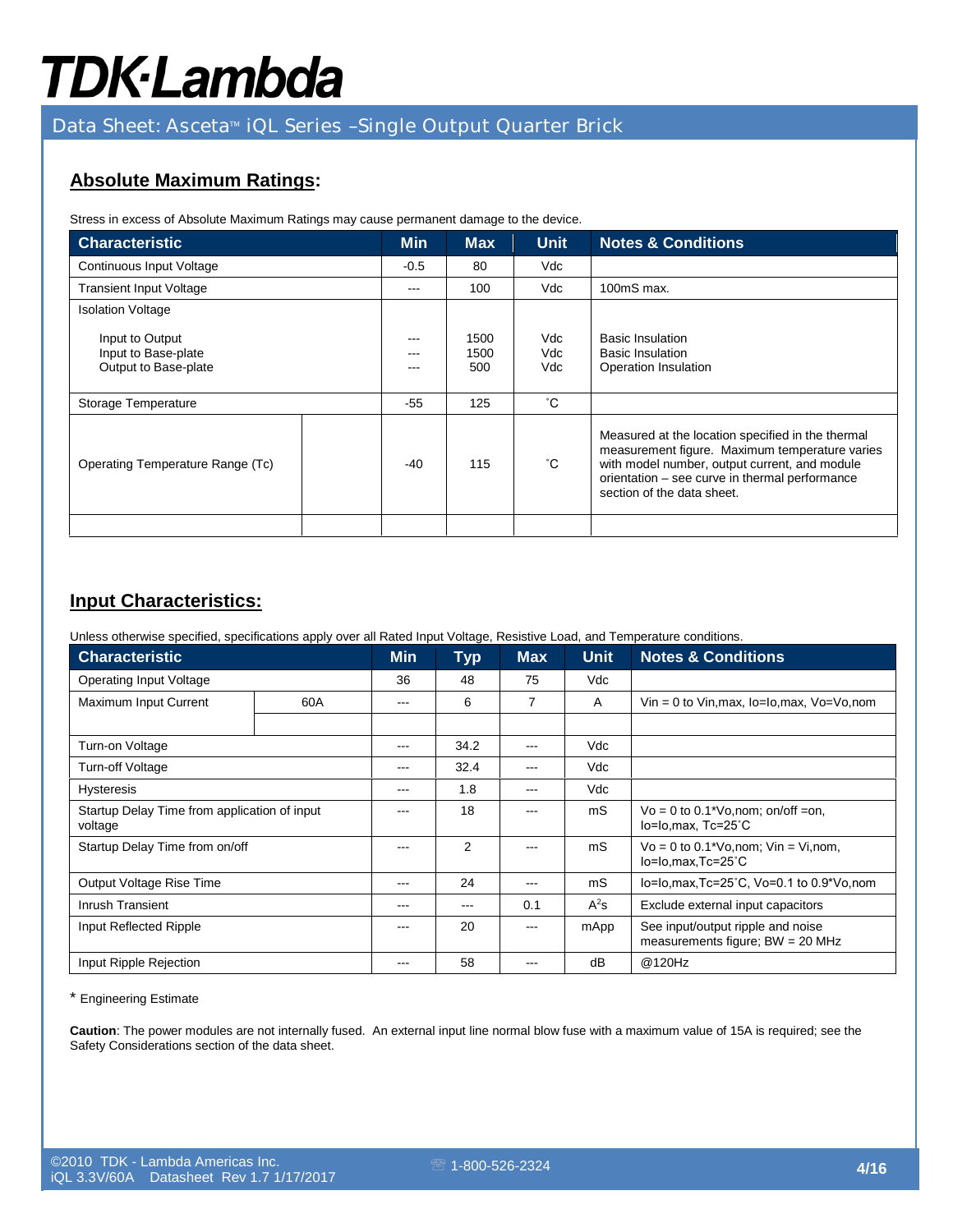Data Sheet: Asceta™ iQL Series -Single Output Quarter Brick

### **Electrical Data:**

#### **iQL48060A033V-000 through -0x9: 3.3V, 60A, 198W Output**

| <b>Characteristic</b>                    | <b>Min</b>     | <b>Typ</b>     | <b>Max</b>     | <b>Unit</b> | <b>Notes &amp; Conditions</b>                                                                                              |  |
|------------------------------------------|----------------|----------------|----------------|-------------|----------------------------------------------------------------------------------------------------------------------------|--|
| Output Voltage Initial Setpoint          | 3.23           | 3.3            | 3.37           | Vdc         | Vin=Vin, nom; lo=Io, max; $Tc = 25^{\circ}C$                                                                               |  |
| Output Voltage Tolerance                 | 3.20           | 3.3            | 3.40           | Vdc         | Over all rated input voltage, load, and<br>temperature conditions to end of life                                           |  |
| Efficiency at 100% Load                  | ---            | 91             | $---$          | $\%$        | Vin=Vin, nom; $lo=Io, max$ ; Tc = $25^{\circ}$ C                                                                           |  |
| Efficiency at 70% Load (42A)             | ---            | 92             |                | $\%$        | Vin=Vin, nom; lo=70% of lo, max; Tc = $25^{\circ}$ C                                                                       |  |
| Line Regulation                          | ---            | 2              | 6.6            | mV          | Vin=Vin, min to Vin, max, Io and Tc fixed                                                                                  |  |
| Load Regulation                          | ---            | 3              | 15             | mV          | lo=lo,min to lo,max, Vin and Tc fixed                                                                                      |  |
| <b>Temperature Regulation</b>            | ---            | 5              | 50             | mV          | Tc=Tc,min to Tc,max, Vin and Io fixed                                                                                      |  |
| <b>Output Current</b>                    | 0              | ---            | 60             | A           | At $I_0$ < 20% of $I_0$ , max, the load transient<br>performance may degrade slightly                                      |  |
| <b>Output Current Limiting Threshold</b> | $\overline{a}$ | 70             | $-$            | A           | $Vo = 0.9*Vo$ , nom, Tc <tc, max<="" td=""></tc,>                                                                          |  |
| <b>Short Circuit Current</b>             | ---            | $\overline{2}$ | ---            | A           | $Vo = 0.25V$ , Tc = 25C (hiccup mode)                                                                                      |  |
| Output Ripple and Noise Voltage          |                | 35             | $100*$         | mVpp        | Vin=48V, lo ≥ lo,min, Tc=25°C. Measured<br>across one 0.1uF, one 1.0 uF, and one<br>47uF ceramic capacitors, and one 440uF |  |
|                                          |                | $\overline{2}$ | ---            | mVrms       | electrolytic capacitor located 2 inches away<br>- see input/output ripple measurement<br>figure; $BW = 20MHz$              |  |
| Output Voltage Adjustment Range          | 80             | ---            | 110            | %Vo,nom     |                                                                                                                            |  |
| Output Voltage Sense Range               | ---            | $---$          | ---            | %Vo,nom     |                                                                                                                            |  |
| Dynamic Response:                        |                |                |                |             | $di/dt = 0.1A/uS$ , Vin=Vin, nom; load step<br>from 50% to 75% of lo, max, Tc=25°C with at                                 |  |
| Recovery Time to 10% of Peak Deviation   |                | 200            |                | $\mu S$     | least one 1.0 uF, one 47uF ceramic<br>capacitors, and one 440uF electrolytic<br>capacitor across the output terminals      |  |
| <b>Transient Voltage</b>                 |                | 80             | ---            | mV          |                                                                                                                            |  |
| Output Voltage Overshoot during startup  | $\mathbf 0$    | $\Omega$       | ---            | mV          | Vin=Vin,nom; lo=lo,max,Tc=25°C                                                                                             |  |
| <b>Switching Frequency</b>               | ---            | 130            | ---            | kHz         | Fixed                                                                                                                      |  |
| Output Over Voltage Protection           | $3.8*$         | 4.1            | $4.4*$         | $\vee$      |                                                                                                                            |  |
| <b>External Load Capacitance</b>         | 488            | ---            | 40,000 †       | <b>uF</b>   | Cext, min required for the 100% load dump.<br>Minimum ESR > 2.5 m $\Omega$                                                 |  |
| <b>Isolation Capacitance</b>             | $\sim$         | 450            | $\sim$         | pF          |                                                                                                                            |  |
| <b>Isolation Resistance</b>              | 15             | ---            | $\overline{a}$ | MΩ          |                                                                                                                            |  |
| Vref                                     |                | 1.225          |                | $\vee$      | Required for trim calculation                                                                                              |  |

\* Engineering Estimate

† Contact TDK - Lambda Americas for applications that require additional capacitance or very low ESR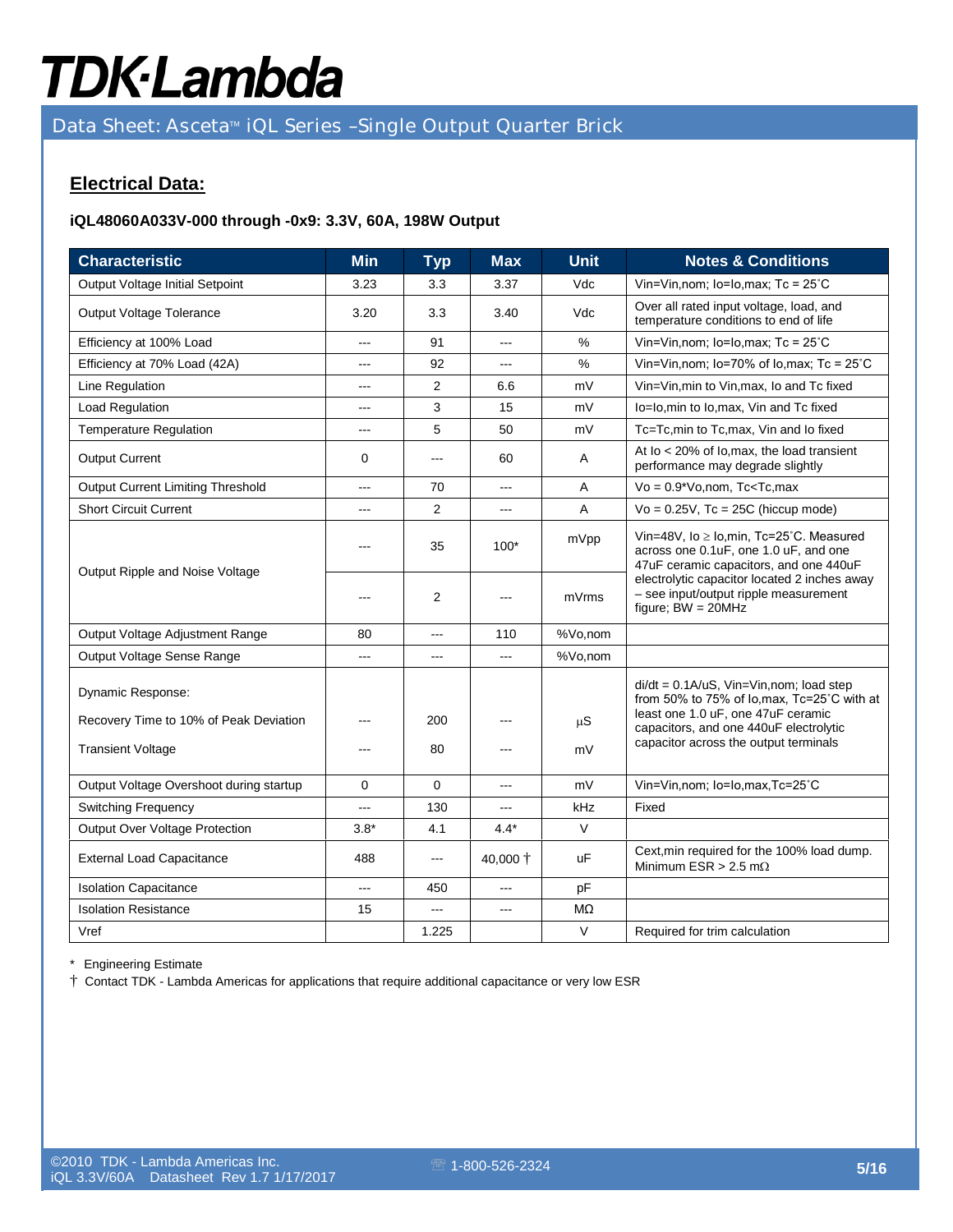### Data Sheet: Asceta<sup>™</sup> iQL Series -Single Output Quarter Brick

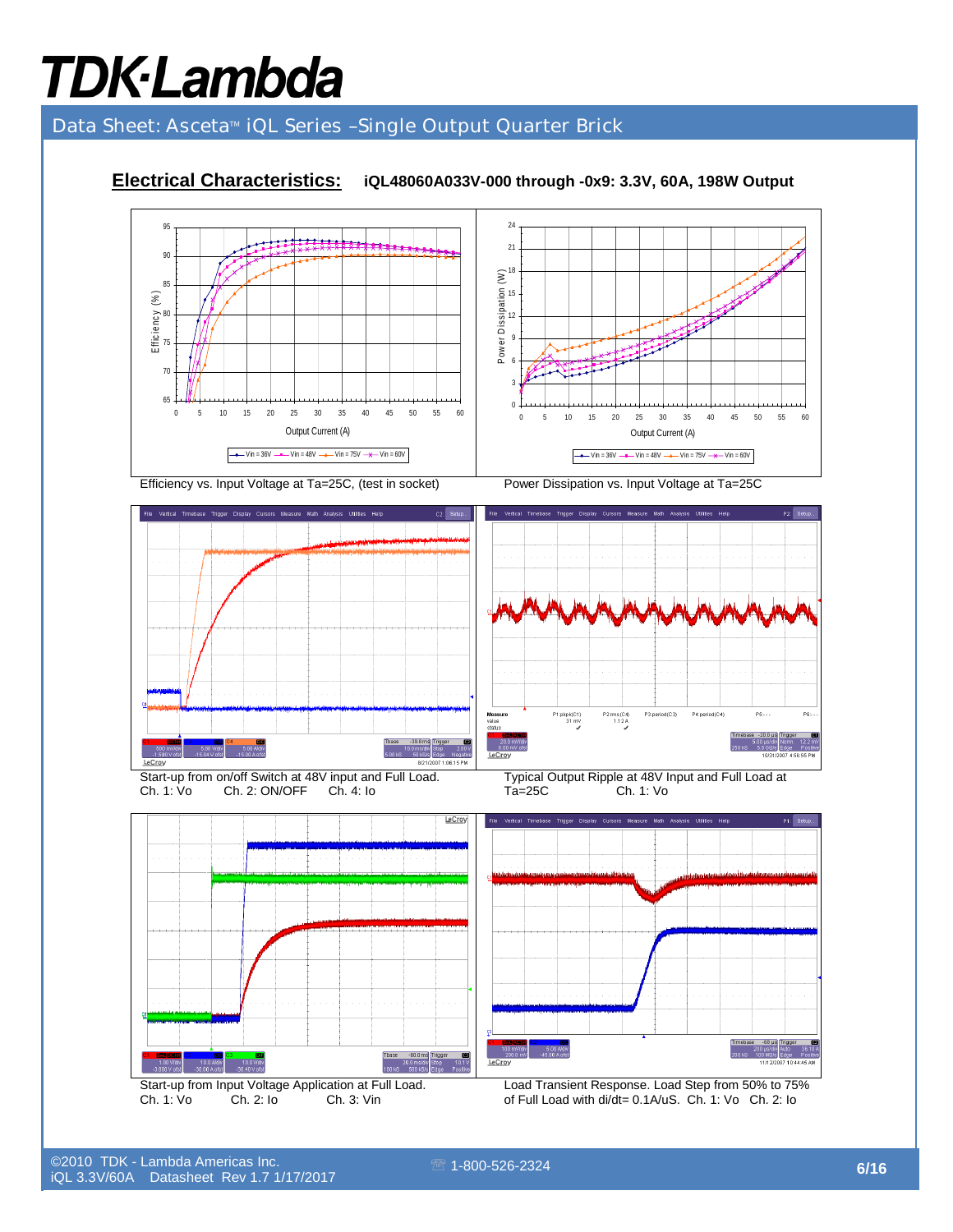### Data Sheet: Asceta<sup>™</sup> iQL Series -Single Output Quarter Brick

### **Electrical Characteristics: iQL48060A033V-000 through -0x9: 3.3V, 60A, 198W Output**





Output Current Limit Characteristics vs. Input Voltage Typical Input Current vs. Input Voltage Characteristics



 $\mathbf{0}$ 0.5 1 1.5  $\overline{2}$  $\widehat{\ge}^{2.5}$ 3 3.5 30 31 32 33 34 35 36 37 38 Input Voltage (V) Output Voltage  $\sum_{i=1}^{N}$  older  $\sum_{i=1}^{N}$  $\boxed{\rightarrow -$  Io\_min = 0A  $\rightarrow -$  Io\_mid = 30.3A  $\rightarrow -$  Io\_max = 60.1A

Typical Output Voltage vs. Load Current at Ta=25C. Typical Output Voltage vs. Input Voltage at Ta=25C.



$$
\text{Rup} := \left[ \frac{5.11 \times 3.3 \cdot (100 + 5)}{1.225 \times 5} - \frac{511}{5} - 10.22 \right] \cdot \text{K}
$$

Typical Output Voltage vs. Low Voltage Input Turn-on and Turn-off at Ta=25C

Calculated Resistor Values for Output Voltage Adjustment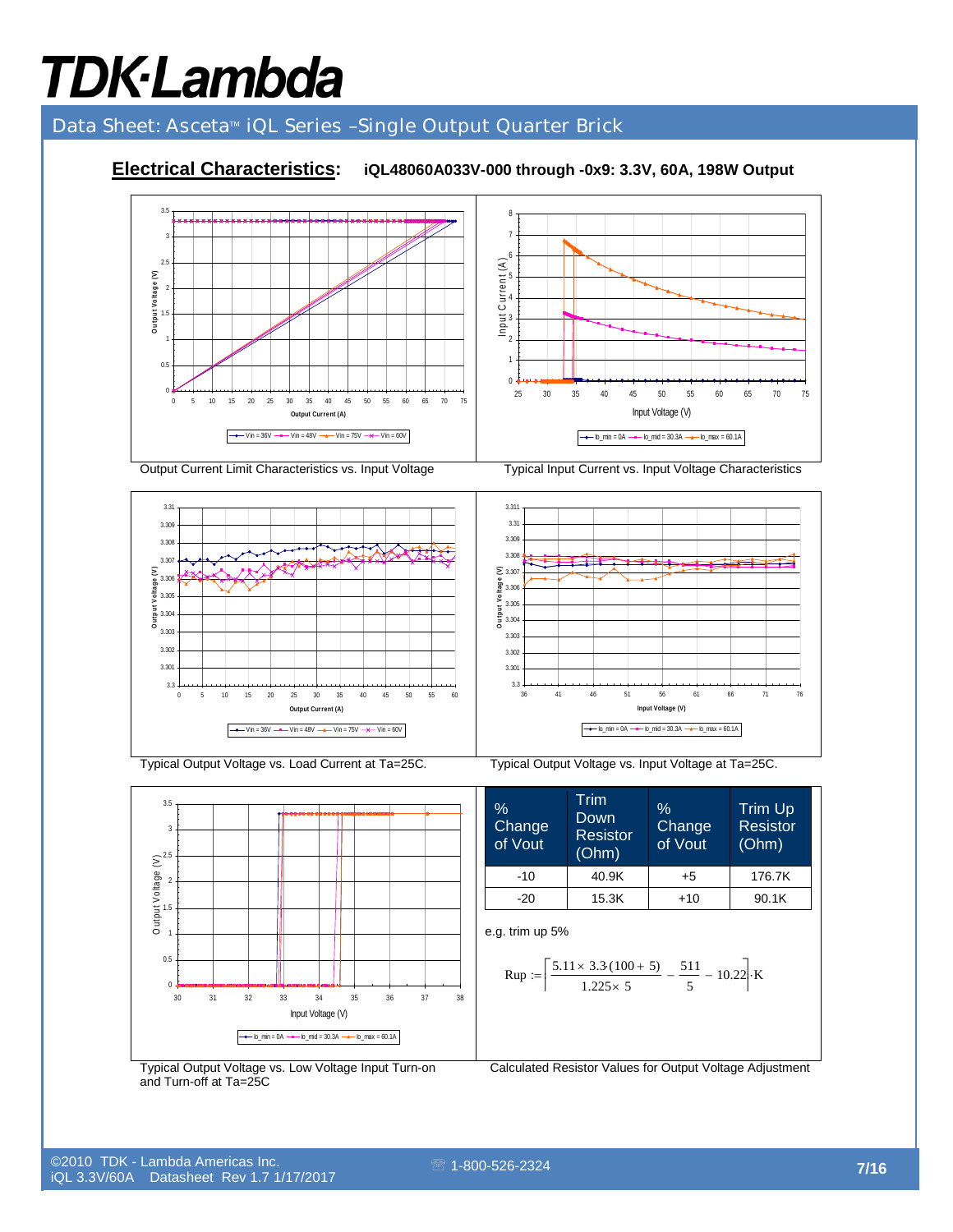#### Data Sheet: Asceta<sup>™</sup> iQL Series -Single Output Quarter Brick



Thermal measurement location – top view

The thermal curves provided are based upon measurements made in TDK - Lambda Americas' experimental test setup that is described in the Thermal Management section. Due to the large number of variables in system design, TDK - Lambda Americas recommends that the user verify the module's thermal performance in the end application. The critical component should be thermo- coupled and monitored, and should not exceed the temperature limit specified in the derating curve above. It is critical that the thermocouple be mounted in a manner that gives direct thermal contact otherwise significant measurement errors may result.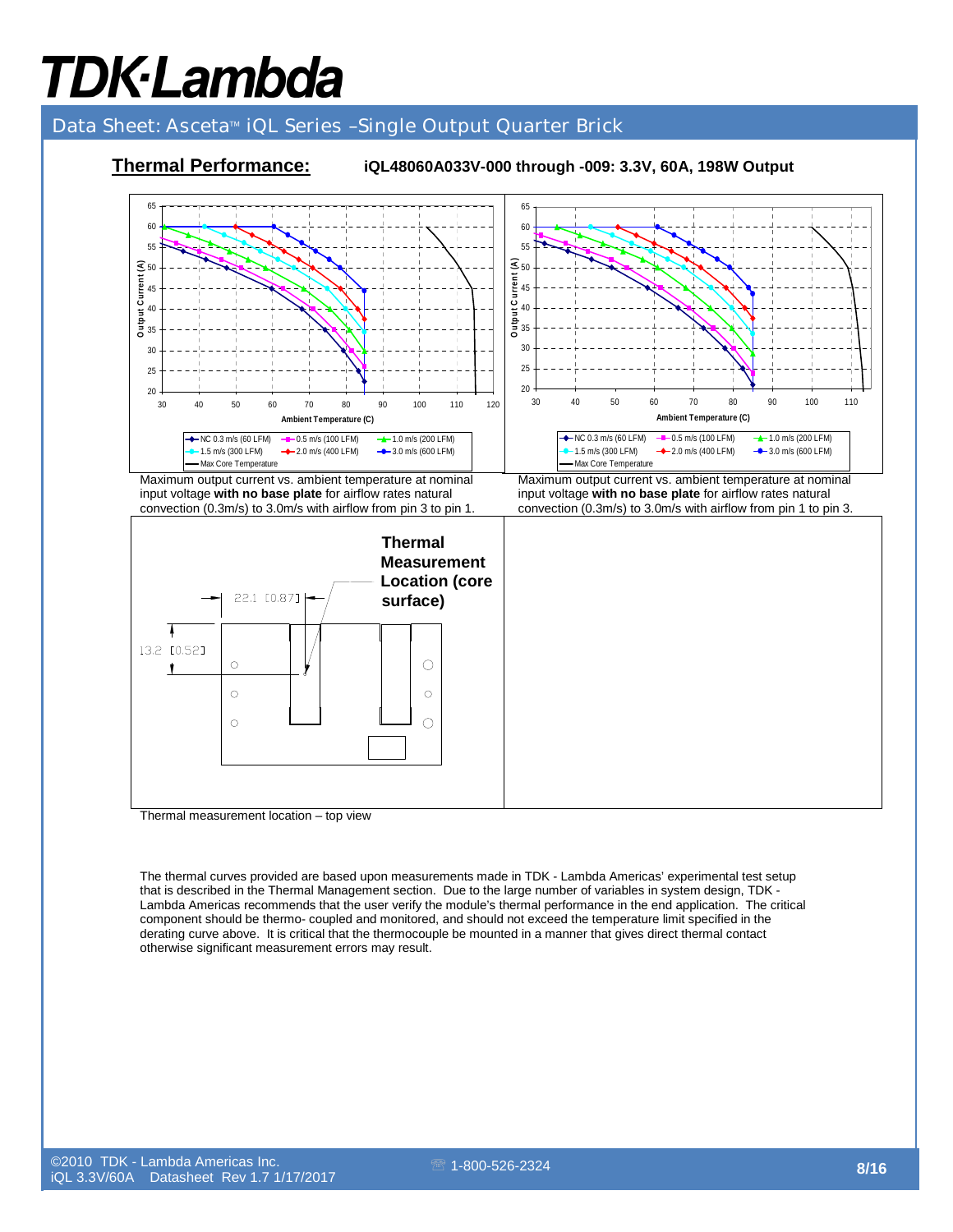### Data Sheet: Asceta<sup>™</sup> iQL Series -Single Output Quarter Brick



**Thermal Performance: iQL48060A033V-000 through -009: 3.3V, 60A, 198W Output** 

Thermal measurement location for base plate option – top view

The thermal curves provided are based upon measurements made in TDK - Lambda Americas' experimental test setup that is described in the Thermal Management section. Due to the large number of variables in system design, TDK - Lambda Americas recommends that the user verify the module's thermal performance in the end application. The critical component should be thermo- coupled and monitored, and should not exceed the temperature limit specified in the derating curve above. It is critical that the thermocouple be mounted in a manner that gives direct thermal contact otherwise significant measurement errors may result.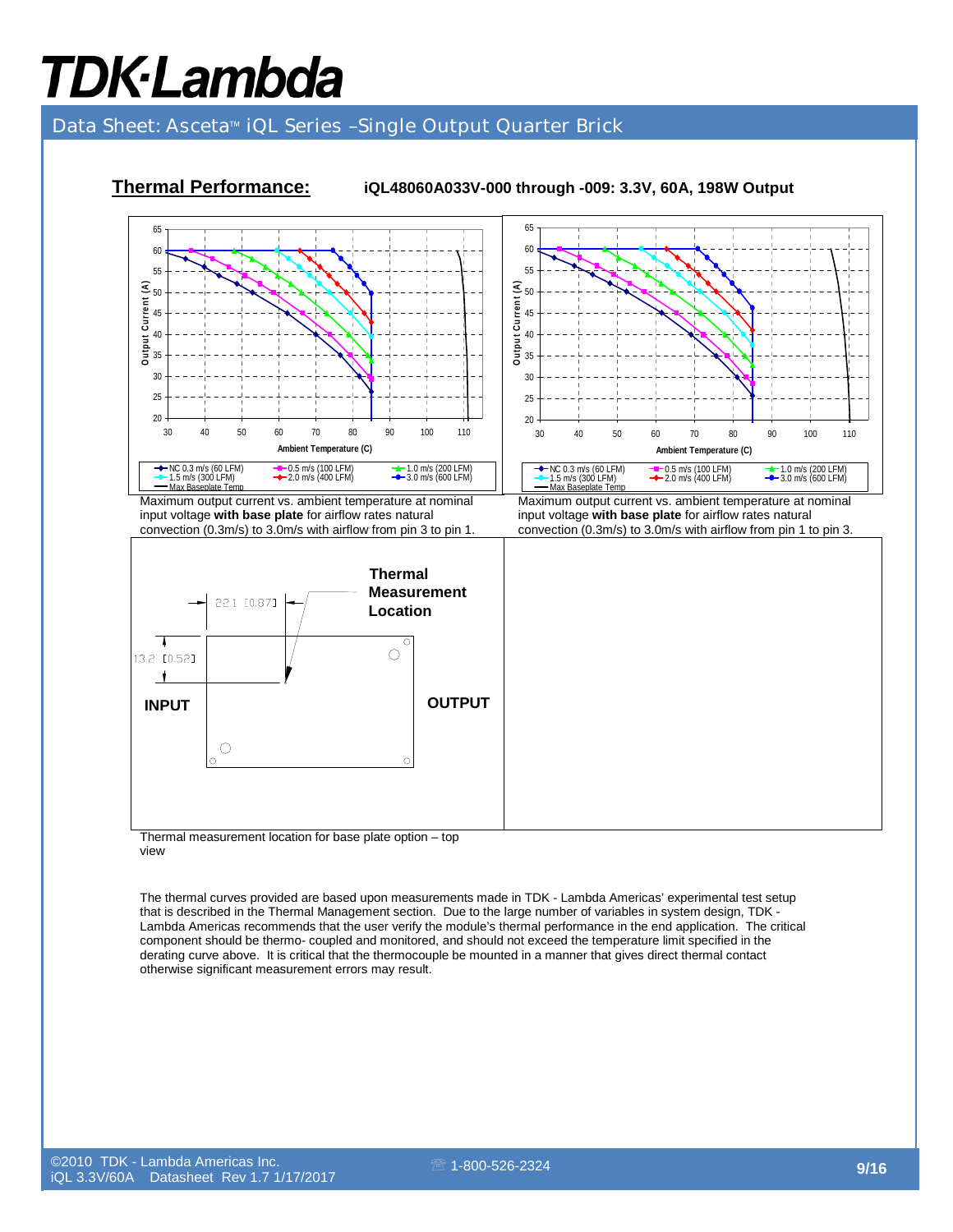### Data Sheet: Asceta<sup>™</sup> iQL Series -Single Output Quarter Brick

#### **Thermal Management:**

An important part of the overall system design process is thermal management; thermal design must be considered at all levels to ensure good reliability and lifetime of the final system. Superior thermal design and the ability to operate in severe application environments are key elements of a robust, reliable power module.

A finite amount of heat must be dissipated from the power module to the surrounding environment. This heat is transferred by the three modes of heat transfer: convection, conduction and radiation. While all three modes of heat transfer are present in every application, convection is the dominant mode of heat transfer in most applications. However, to ensure adequate cooling and proper operation, all three modes should be considered in a final system configuration.

The open frame design of the power module provides an air path to individual components. This air path improves convection cooling to the surrounding environment, which reduces areas of heat concentration and resulting hot spots.

**Test Setup:** The thermal performance data of the power module is based upon measurements obtained from a wind tunnel test with the setup shown in the wind tunnel figure. This thermal test setup replicates the typical thermal environments encountered in most modern electronic systems with distributed power architectures. The electronic equipment in networking, telecom, wireless, and advanced computer systems operates in similar environments and utilizes vertically mounted printed circuit boards (PCBs) or circuit cards in cabinet racks.

The power module is mounted on a 0.087 inch thick, 12-layer, 2oz/layer PCB and is vertically oriented within the wind tunnel. Power is routed on the internal layers of the PCB. The outer copper layers are thermally decoupled from the converter to better simulate the customer's application. This also results in a more conservative derating.

The cross section of the airflow passage is rectangular with the spacing between the top of the module and a parallel facing PCB kept at a constant (0.5 in). The power module's orientation with respect to the airflow direction can have a significant impact on the unit's thermal performance.

**Thermal Derating:** For proper application of the power module in a given thermal environment, output current derating curves are provided as a design guideline in the



### **Wind Tunnel Test Setup Figure**

Dimensions are in millimeters and (inches).

Thermal Performance section for the power module of interest. The module temperature should be measured in the final system configuration to ensure proper thermal management of the power module. For thermal performance verification, the module temperature should be measured at the component indicated in the thermal measurement location figure on the thermal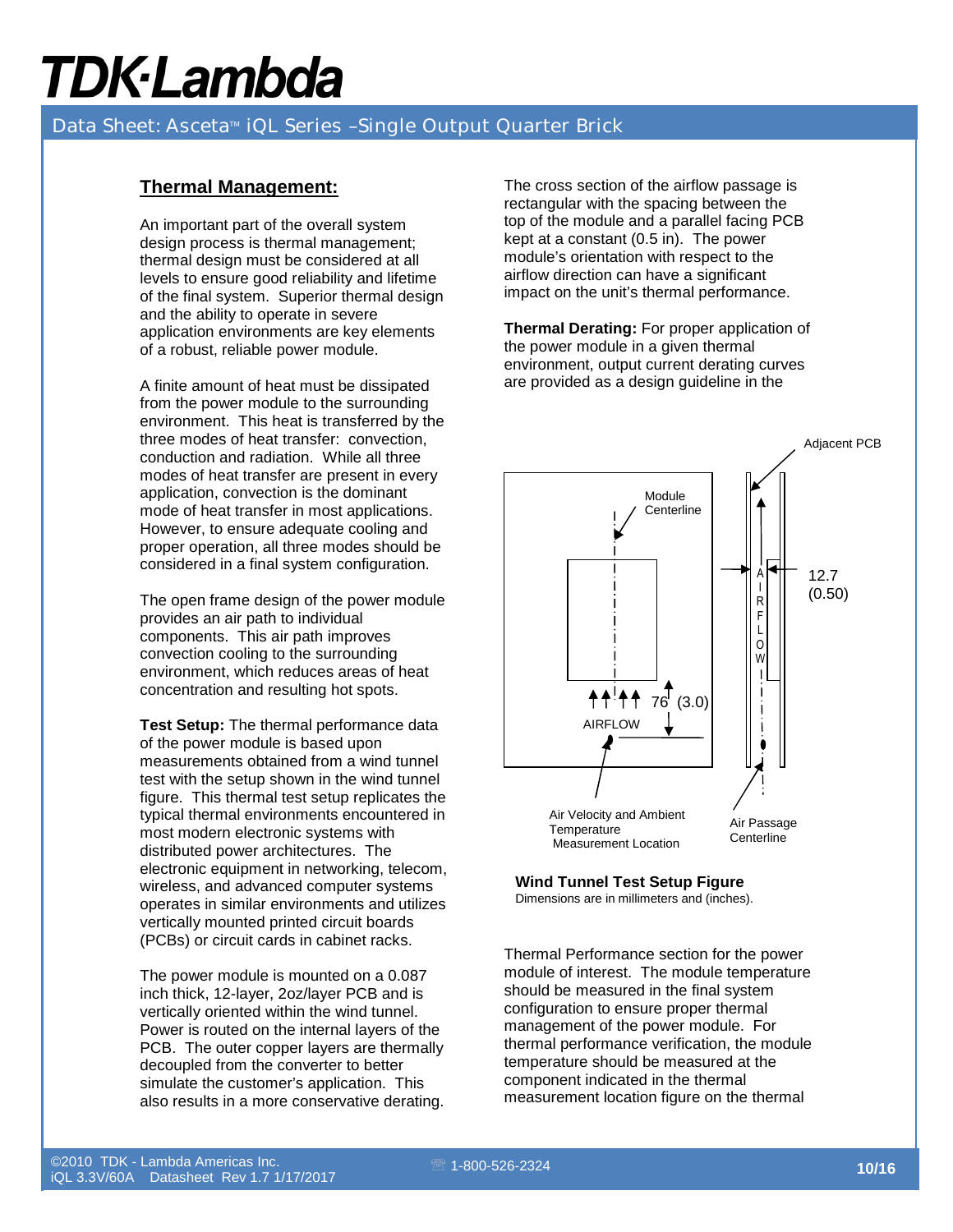### Data Sheet: Asceta<sup>™</sup> iQL Series -Single Output Quarter Brick

performance page for the power module of interest. In all conditions, the power module should be operated below the maximum operating temperature shown on the derating curve. For improved design margins and enhanced system reliability, the power module may be operated at temperatures below the maximum rated operating temperature.

Heat transfer by convection can be enhanced by increasing the airflow rate that the power module experiences. The maximum output current of the power module is a function of ambient temperature  $(T<sub>AMB</sub>)$  and airflow rate as shown in the thermal performance figures on the thermal performance page for the power module of interest. The curves in the figures are shown for natural convection through 3 m/s (600 ft/min). The data for the natural convection condition has been collected at 0.3 m/s (60 ft/min) of airflow, which is the typical airflow generated by other heat dissipating components in many of the systems that these types of modules are used in. In the final system configurations, the airflow rate for the natural convection condition can vary due to temperature gradients from other heat dissipating components.

**Heatsink Usage: For applications with** demanding environmental requirements, such as higher ambient temperatures or higher power dissipation, the thermal performance of the power module can be improved by attaching a heatsink or cold plate. The iQL platform is designed with a base plate with two M3 X 0.5 throughthreaded mounting fillings for attaching a heatsink or cold plate. The addition of a heatsink can reduce the airflow requirement; ensure consistent operation and extended reliability of the system. With improved thermal performance, more power can be delivered at a given environmental condition.

Standard heatsink kits are available from TDK - Lambda Americas for vertical module mounting in two different orientations

(longitudinal – perpendicular to the direction of the pins and transverse – parallel to the direction of the pins). The heatsink kit contains four M3 x 0.5 steel mounting screws and a precut thermal interface pad for improved thermal resistance between the power module and the heatsink. The screws should be installed using a torquelimiting driver set between 0.35-0.55 Nm (3- 5 in-lbs).

The system designer must use an accurate estimate or actual measure of the internal airflow rate and temperature when doing the heatsink thermal analysis. For each application, a review of the heatsink fin orientation should be completed to verify proper fin alignment with airflow direction to maximize the heatsink effectiveness. For TDK - Lambda Americas' standard heatsinks, contact TDK - Lambda Americas for latest performance data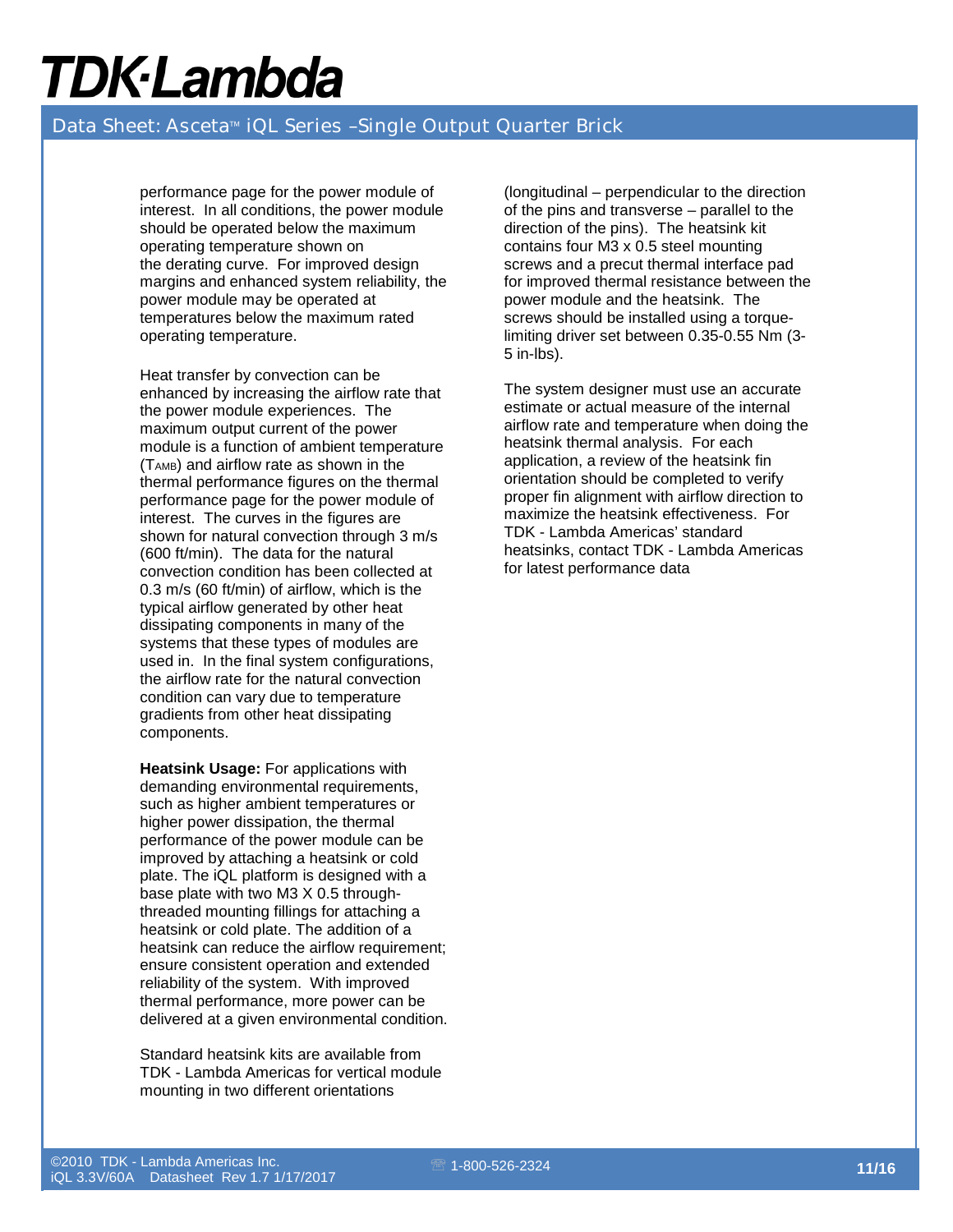Data Sheet: Asceta<sup>™</sup> iQL Series -Single Output Quarter Brick

#### **Operating Information:**

**Over-Current Protection:** The power modules have current limit protection to protect the module during output overload and short circuit conditions. During overload conditions, the power modules may protect themselves by entering a hiccup current limit mode. The modules will operate normally once the output current returns to the specified operating range. A latched overcurrent protection option is also available. Consult the TDK - Lambda Americas' technical support for details.

**Output Over-Voltage Protection:** The power modules have a control circuit, independent of the main control loop, that reduces the risk of over voltage appearing at the output of the power module during a fault condition. If there is a fault in the main regulation loop, the over voltage protection circuitry will latch the power module off once it detects the output voltage condition as specified on the Electrical Data page. To remove the module from the latched condition, either cycle the input power or toggle the remote ON/OFF pin providing that over-voltage conditions have been removed. The reset time of the ON/OFF pin should be 500ms or longer.

An optional non-latching OVP protection feature is also available. Consult the TDK - Lambda Americas' technical support for details.

**Thermal Protection:** When the power modules exceed the maximum operating temperature, the modules will turn-off to safeguard the units against thermal damage. The module will auto restart as the unit is cooled below the over temperature threshold. A latched over-temperature protection option is also available. Consult the TDK - Lambda Americas' technical support for details.

**Remote On/Off:** - The power modules have an internal remote on/off circuit. The user must supply an open-collector or compatible switch between the Vin(-) pin and the on/off pin. The maximum voltage generated by the power module at the on/off terminal is 15V. The maximum allowable leakage current of the switch is 50uA. The switch must be capable of maintaining a low signal Von/off < 0.8V while sinking 400uA.

The standard on/off logic is negative logic. The module will turn on if pin 2 is connected to pin 3, and it will be off if pin 2 is left open. If the negative logic feature is not being used, pin 2 should be shorted to pin 3.

An optional positive logic is available. The power module will turn on if pin 2 is left open and will be off if pin 2 is connected to pin 3. If the positive logic circuit is not being used, terminal 2 should be left open.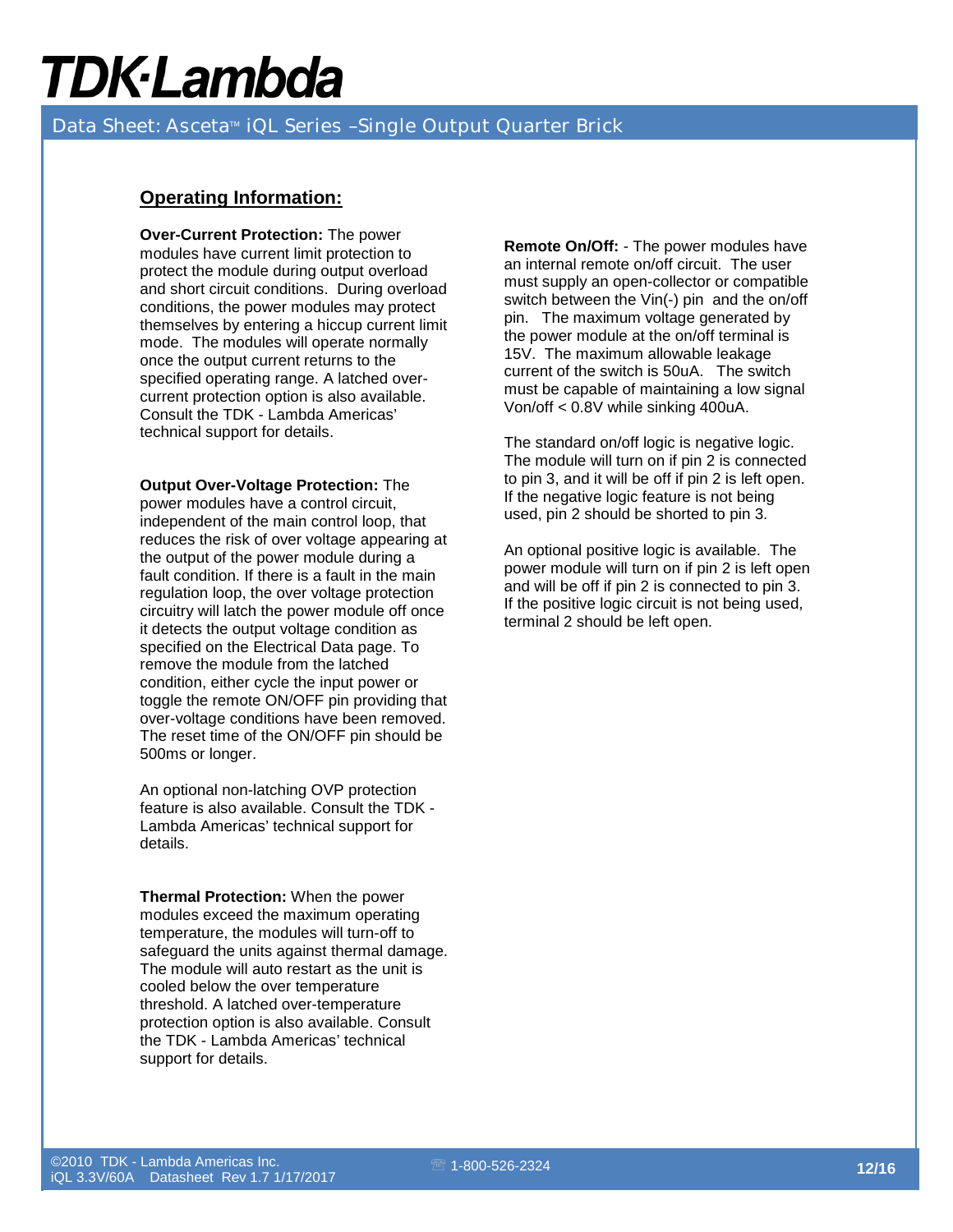#### Data Sheet: Asceta<sup>™</sup> iQL Series -Single Output Quarter Brick



**On/Off Circuit for positive or negative logic** 

**Output Voltage Adjustment:** The output voltage of the module may be adjusted by using an external resistor connected between the trim pin 6 and either the Sense (+) or Sense (-) pin. If the voltage trim feature is not used, pin 6 should be left open. Care should be taken to avoid injecting noise into the module's trim pin. A small 0.01uF capacitor between the power module's trim pin and Sense (-) pin may help to avoid this.

With a resistor between the trim pin and Sense (-) pin, the output voltage is adjusted down. To adjust the output voltage down a percentage of Vout (∆%) from Vo,nom, the trim resistor should be chosen according to the following equation:

$$
R_{down} = 5.11 \times (\frac{100}{\Delta\%} - 2)
$$
 (kΩ)

**Where** 

∆%=100×(Vo,nom - Vdesired) / Vo\_nom

The current limit set point does not increase as the module is trimmed down, so the available output power is reduced.



**Circuit to decrease output voltage** 



With a resistor between the trim pin and sense (+) pin, the output voltage is adjusted up. To adjust the output voltage up a percentage of Vout (∆%) from Vo,nom the trim resistor (in kΩ) should be chosen according to the following equation:

$$
R_{up} = 5.11 \times \left(\frac{V_{0,nom} \times (100 + \Delta\%)}{Vref \times \Delta\%} - \frac{100}{\Delta\%} - 2\right)
$$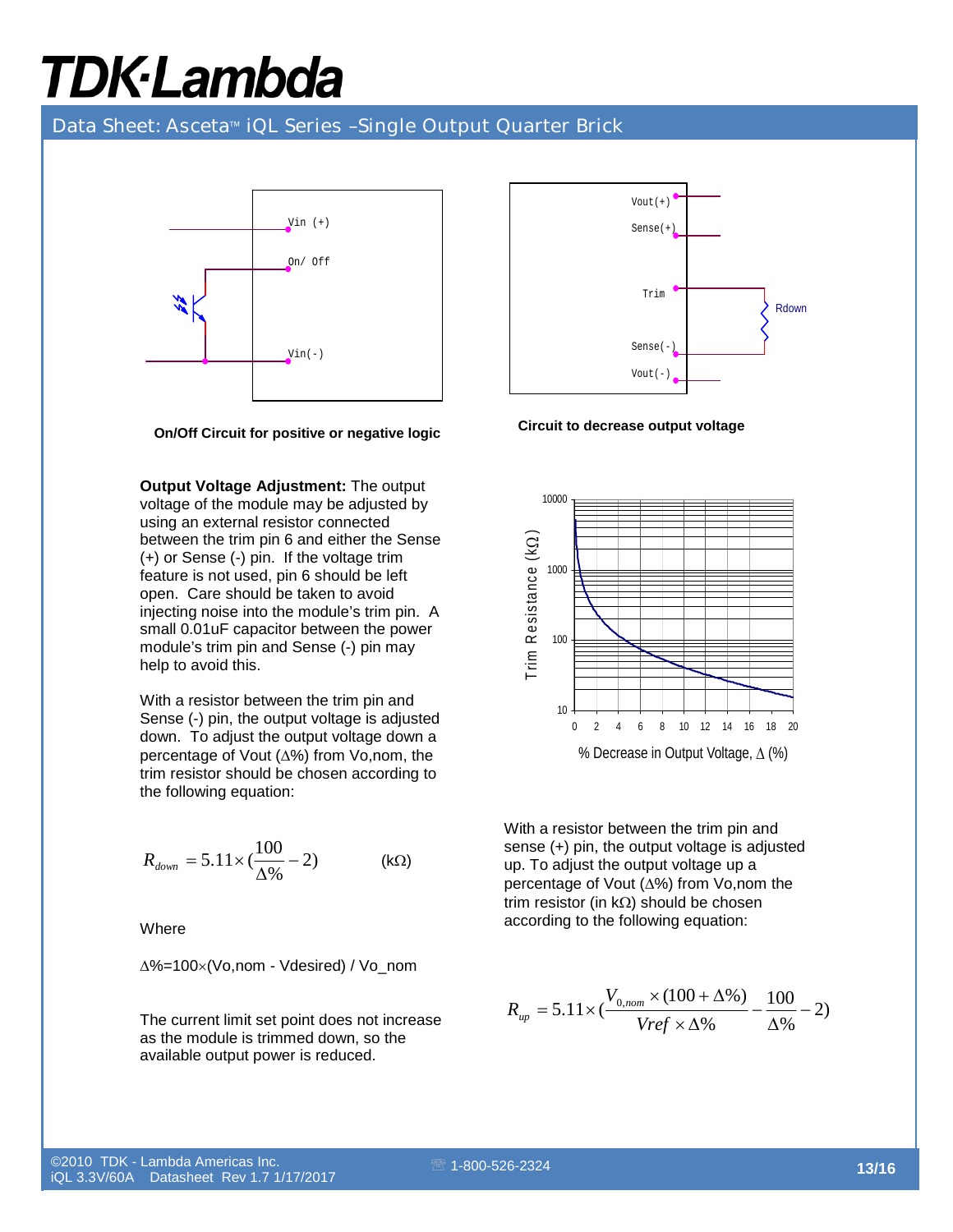### Data Sheet: Asceta<sup>™</sup> iQL Series -Single Output Quarter Brick



**Circuit to increase output voltage** 



<sup>%</sup> Increase in Output Voltage, ∆ (%)

The value of Vref can be found in the Electrical Data section of this data sheet. The maximum power available from the power module is fixed. As the output voltage is trimmed up, the maximum output current must be decreased to maintain the maximum rated power of the module. It is also desirable to slightly increase the input voltage while trimming up the output with heavy load current.

As the output voltage is trimmed up, the output over-voltage protection set point is not adjusted. Trimming the output voltage too high may cause the output over voltage protection circuit to be triggered.

**Remote Sense:** The power modules feature remote sense to compensate for the effect of output distribution drops. The output voltage sense range defines the maximum voltage allowed between the output power terminals and output sense terminals, and it is found on the electrical data page for the power module of interest. If the remote sense feature is not being used, the Sense(+) pin should be connected to the Vo(+) pin and the Sense (-) pin should be connected to the Vo(-) pin.

The output voltage at the Vo(+) terminal can be increased by either the remote sense or the output voltage adjustment feature.

As the output voltage increases due to the use of the remote sense, the maximum load current must be decreased for the module to remain below its maximum power rating.

**EMC Considerations:** TDK - Lambda Americas' power modules are designed for use in a wide variety of systems and applications. With the help of external EMI filters and careful layout, it is possible to meet CISPR 22 class A or B requirement. For assistance with designing for EMC compliance, please contact TDK - Lambda Americas' technical support.

**Input Impedance:** The source impedance of the power feeding the DC/DC converter module will interact with the DC/DC converter. To minimize the interaction, one or more 220uF to 470uF/100V input electrolytic capacitors should be present if the source inductance is greater than 4uH.

#### **Reliability:**

The power modules are designed using TDK - Lambda Americas' stringent design guidelines for component derating, product qualification, and design reviews. Early failures are screened out by both burn-in and an automated final test. The MTBF is calculated to be greater than 3M hours at nominal input, full load, and Ta = 40˚C using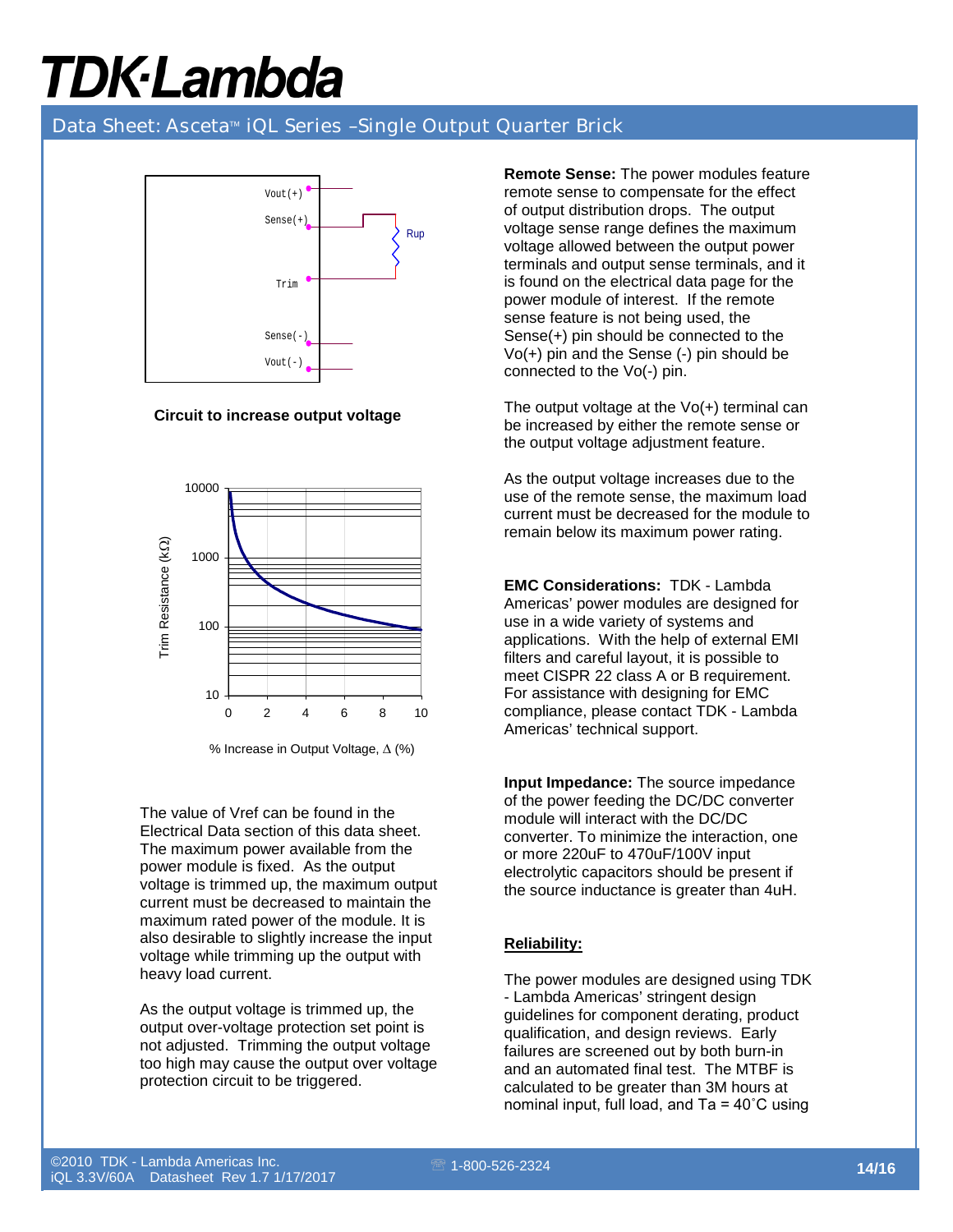### Data Sheet: Asceta<sup>™</sup> iQL Series -Single Output Quarter Brick

the Telcordia TR-332 issue 6 calculation method.

Improper handling or cleaning processes can adversely affect the appearance, testability, and reliability of the power modules. Contact TDK - Lambda Americas' technical support for guidance regarding proper handling, cleaning, and soldering of TDK - Lambda Americas' power modules.

#### **Quality:**

TDK - Lambda Americas' product development process incorporates advanced quality planning tools such as FMEA and Cpk analysis to ensure designs are robust and reliable. All products are assembled at ISO certified assembly plants.

#### **Input/Output Ripple and Noise Measurements:**



The input reflected ripple is measured with a current probe and oscilloscope. The ripple current is the current through a 12µH differential mode inductor, Lin, with esr ≤ 10 mΩ, feeding a capacitor, C1, esr ≤ 700 mΩ @ 100kHz, across the module input voltage pins. The capacitor C1 across the input shall be at least one 220µF/100V electrolytic capacitor along with two 1uF to 2.2uF/100V ceramic capacitors. Two 220µF/100V electrolytic capacitors and two 2.2uF/100V ceramic capacitors are recommended. A 220µF/100V capacitor for C0 is also recommended.

The output ripple measurement is made approximately 7 cm (2.75 in.) from the power module using an oscilloscope and BNC socket. The capacitor Cext is located about 5 cm (2 in.) from the power module; its value varies from code to code and is found on the electrical data page for the power module of interest under the ripple & noise voltage specification in the Notes & Conditions column.